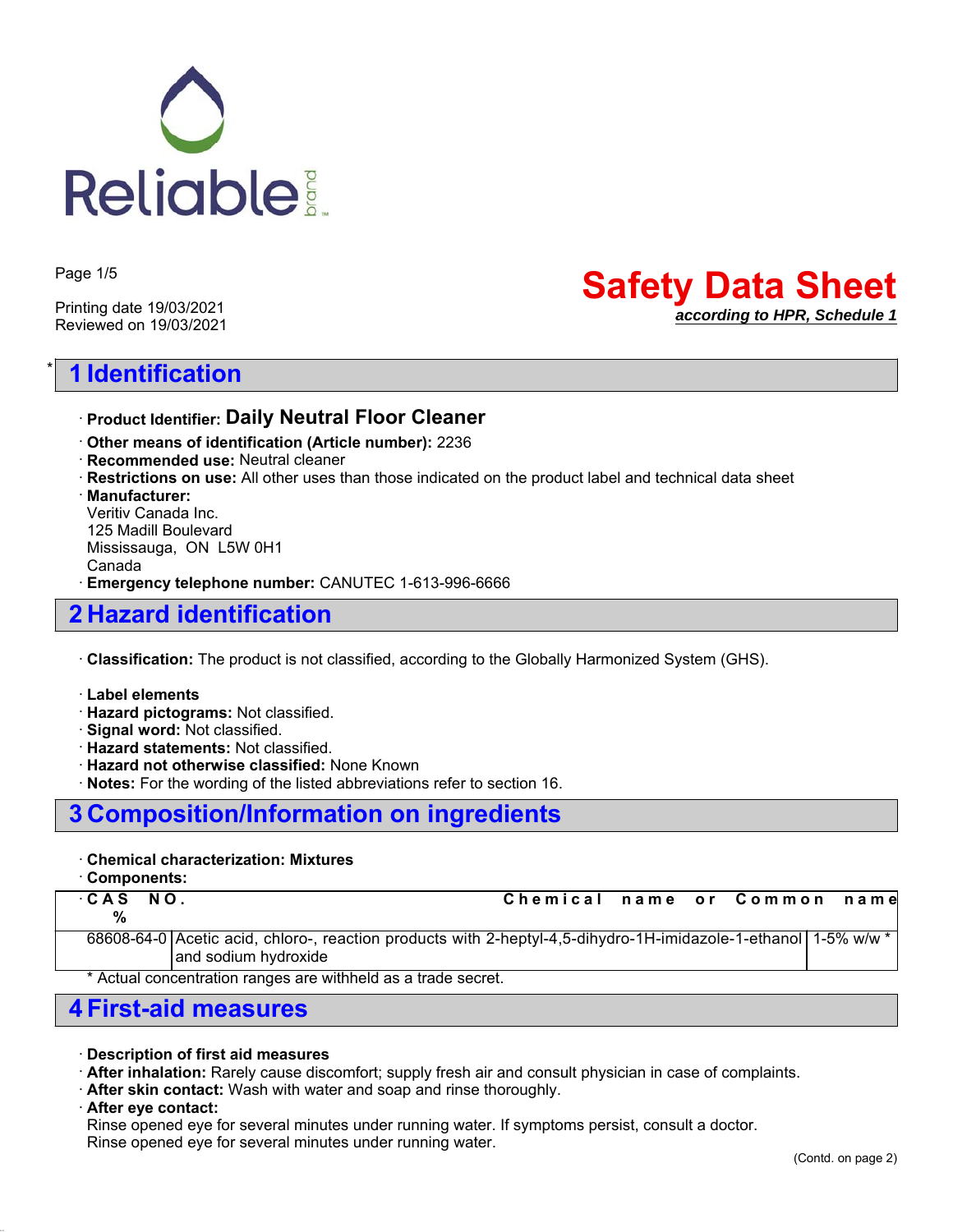Page 2/5

Printing date 19/03/2021 Reviewed on 19/03/2021

# **Safety Data Sheet** *according to HPR, Schedule 1*

## **Product Identifier: Daily Neutral Floor Cleaner**

(Contd. of page 1)

- ꞏ **After ingestion:** If symptoms persist consult a doctor.
- ꞏ **Most important symptoms and effects, both acute and delayed:** No further relevant information available.

## **5 Fire-fighting measures**

#### ꞏ **Suitable extinguishing media:**

CO2, extinguishing powder or water spray. Fight larger fires with water spray.

Use fire fighting measures that suit the environment.

ꞏ **For safety reasons unsuitable extinguishing agents:** Water

- ꞏ **Specific hazards arising from the product:** No further relevant information available.
- ꞏ **Special protective equipment and precautions for fire-fighters:**

As in any fire, wear self-contained breathing apparatus pressure-demand, MSHA/NIOSH (approved or equivalent) and full protective gear.

# **6 Accidental release measures**

ꞏ **Personal precautions, protective equipment and emergency procedures:** Not required. ꞏ **Methods and material for containment and cleaning up:** Surround and absorb with liquid-binding material (sand, diatomite, acid binders, universal binders, sawdust).

# **7 Handling and storage**

ꞏ **Precautions for safe handling:** No special precautions are necessary if used correctly.

ꞏ **Conditions for safe storage, including any incompatibilities:** None.

# \* **8 Exposure controls/ Personal protection**

### ꞏ **Components with limit values that require monitoring at the workplace:**

The product does not contain any relevant quantities of materials with critical values that have to be monitored at the workplace.

Not required.

### ꞏ **Exposure controls:**

Use only in well-ventilated areas. Apply technical measures to comply with the occupational exposure limits. Where reasonably practicable this should be achieved by the use of local exhaust ventilation and good general extraction. In case of insufficient ventilation wear suitable respiratory equipment.

### ꞏ **Personal protective equipment:**



Protective gloves (Suggested)



Safety glasses (Suggested)

### ꞏ **General protective and hygienic measures:**

The usual precautionary measures for handling chemicals should be followed.

Wash hands before breaks and at the end of work.

- ꞏ **Breathing equipment:** Not required.
- ꞏ **Protection of hands:** Protective gloves (suggested)
- ꞏ **Eye protection:** Safety glasses (suggested)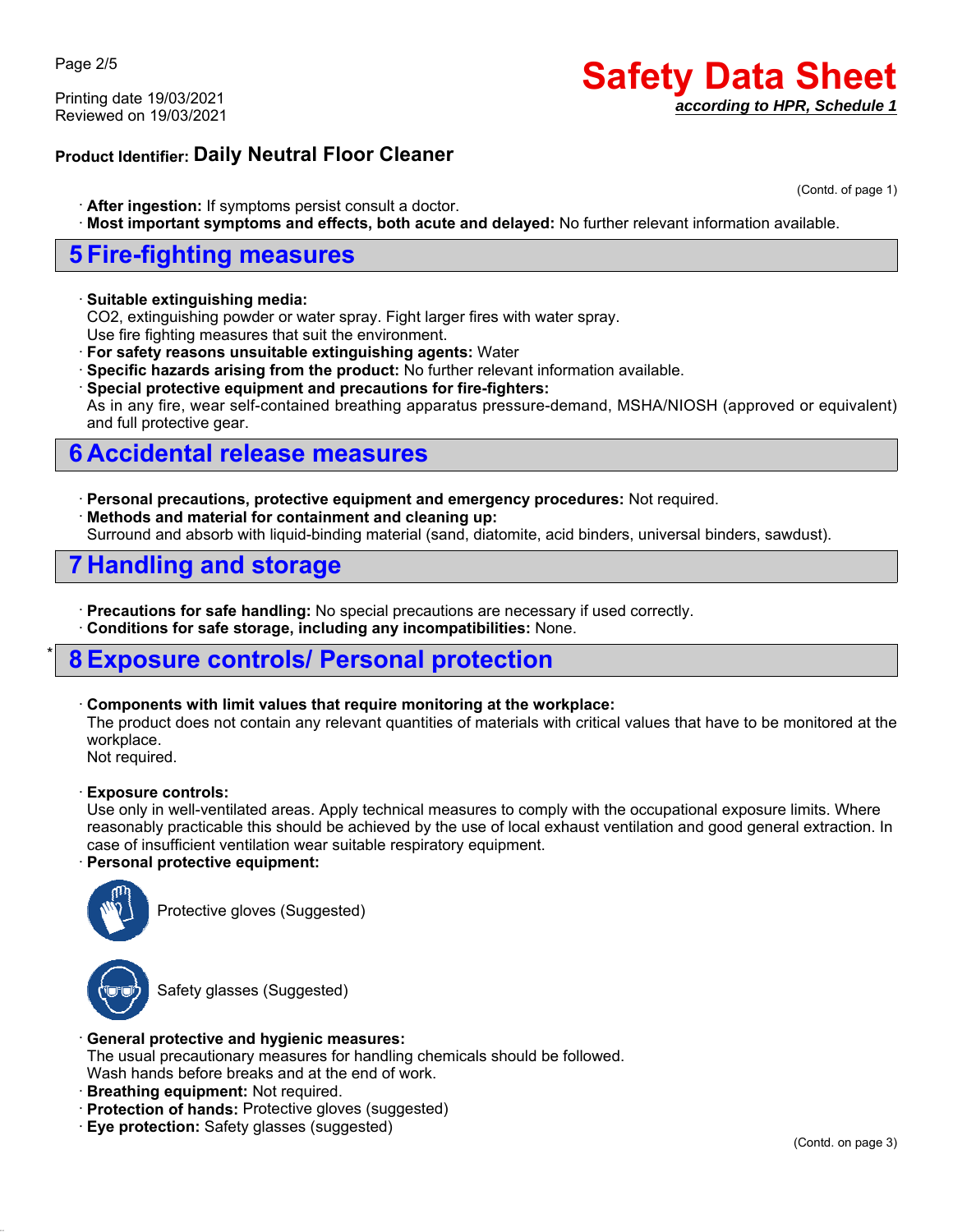Page 3/5

Printing date 19/03/2021 Reviewed on 19/03/2021

## **Product Identifier: Daily Neutral Floor Cleaner**

(Contd. of page 2)

**Safety Data Sheet**

*according to HPR, Schedule 1*

#### ꞏ **Body protection:**

Protective work clothing. The type of protective equipment must be selected according to the concentration and amount of the dangerous substance at the specific workplace. (recommended)

## \* **9 Physical and chemical properties**

| · Appearance:                      |                              |
|------------------------------------|------------------------------|
| Form:                              | Liquid                       |
| Colour:                            | Green                        |
| · Odour:                           | <b>Methyl Salicylate</b>     |
| · Odor threshold:                  | Not determined               |
| ∴pH:                               | $7,0 - 7,8$                  |
| · Melting point/Freezing point:    | Not determined               |
| · Boiling point/Boiling range:     | Undetermined.                |
| · Flash point:                     | Not determined               |
| · Flammability (solid, gaseous):   | Not applicable               |
| $\cdot$ Decomposition temperature: | Not determined               |
| · Auto igniting Temperature:       | Product is not selfigniting. |
| <b>Explosion limits:</b>           |                              |
| Lower:                             | Not determined.              |
| Upper:                             | Not determined.              |
| <b>Relative density:</b>           | 0,995-1,015                  |
| Vapour density (air=1):            | <1 (aqueous solution)        |
| <b>Evaporation rate:</b>           | Not determined               |
| · Solubility in / Miscibility with |                              |
| Water:                             | Not miscible                 |

ꞏ **Partition coefficient (n-octanol/water):** Not determined

## **10 Stability and reactivity**

ꞏ **Reactivity:**

Not determined.

No further relevant information available.

- ꞏ **Chemical stability:** The product is stable.
- ꞏ **Possibility of hazardous reactions:** No dangerous reactions known.
- ꞏ **Conditions to avoid:** Avoid freezing and extreme heat conditions.
- ꞏ **Incompatible materials:** No further relevant information available.

ꞏ **Hazardous decomposition products:**

In case of decomposition: carbon monoxide and carbon dioxide and traces of volatile halogenated compounds.

# **11 Toxicological information**

- ꞏ **Information on the likely routes of exposure** Skin and eyes contact
- ꞏ **Symptomes related to the physical, chemical and toxiological characteristics**
- ꞏ **If on the skin:** May cause irritation by prolonged contact with skin.
- ꞏ **If on the eye:** No irritating effect.

ꞏ **After ingestion:** May cause irritation of the gastrointestinal tract, nausea, vomiting and headache.

ꞏ **Sensitization:** No sensitizing effects known.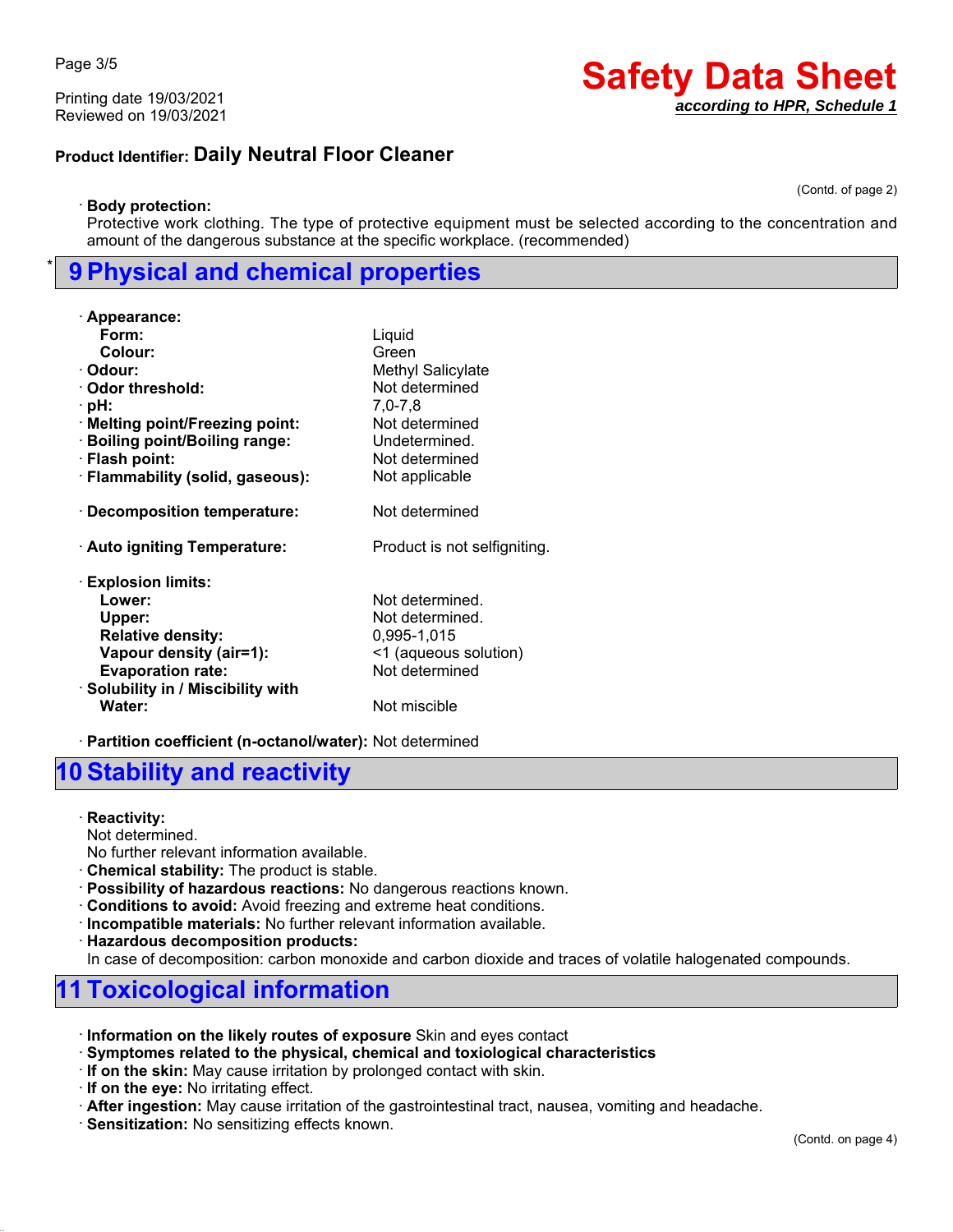Printing date 19/03/2021 Reviewed on 19/03/2021

# **Safety Data Sheet** *according to HPR, Schedule 1*

## **Product Identifier: Daily Neutral Floor Cleaner**

(Contd. of page 3)

ꞏ **Delayed and immediate effects, and chronic effects from short-term and long-term exposure:** Prolonged or frequent contact can cause eczema and inflammation of the skins as a results of degreasing.

## **12 Ecological information**

ꞏ **Bioaccumulative potential:** No further relevant information available.

- ꞏ **Mobility in soil:** Not determined
- ꞏ **Ecotoxicity:** No relevant information available.
- ꞏ **Other adverse effects** No further relevant information available.

# **13 Disposal considerations**

#### ꞏ **Waste treatment methods recommendation:**

Smaller quantities can be disposed of with household waste.

Avoid dispersal of spilled material and runoff and contact with soil, waterways, drains and sewers.

Small amounts may be diluted with plenty of water and washed away. Dispose of bigger amounts in accordance with local authority requirements.

Dispose in accordance with all applicable federal, state, provincial and local laws and regulations. Contact your local, state, provincial or Federal environmental agency for specific rules.

#### ꞏ **Uncleaned packagings recommendation:**

Do not re-use empty containers.

Dispose of packaging according to regulations on the disposal of packagings.

#### ꞏ **Recommended cleansing agent:**

**Water** 

Refer to Section 7: HANDLING AND STORAGE and Section 8: EXPOSURE CONTROLS/PERSONAL PROTECTION for additional handling information and protection of employees.

# **14 Transport information**

ꞏ **UN-Number**

ꞏ **DOT/TDG, IMDG, IATA** Not regulated.

ꞏ **UN proper shipping name**

ꞏ **DOT/TDG, IMDG, IATA** Not regulated.

ꞏ **Transport hazard class(es)**

ꞏ **DOT, IMDG, IATA**

**Class** Not regulated.

ꞏ **Packing group**

ꞏ **DOT/TDG, IMDG, IATA** Not regulated.

ꞏ **Marine pollutant:** Yes (P)

# **5 Regulatory information**

ꞏ **Safety, health and environmental regulations/legislation specific for the substance or mixture**

ꞏ **Chemicals known to cause reproductive toxicity for females:**

None of the ingredients is listed.

ꞏ **Canadian substance listings**

ꞏ **Canadian Domestic Substances List (DSL)**

All ingredients are listed.

ꞏ **Canadian Ingredient Disclosure list (limit 0.1%)**

119-36-8 methyl salicylate